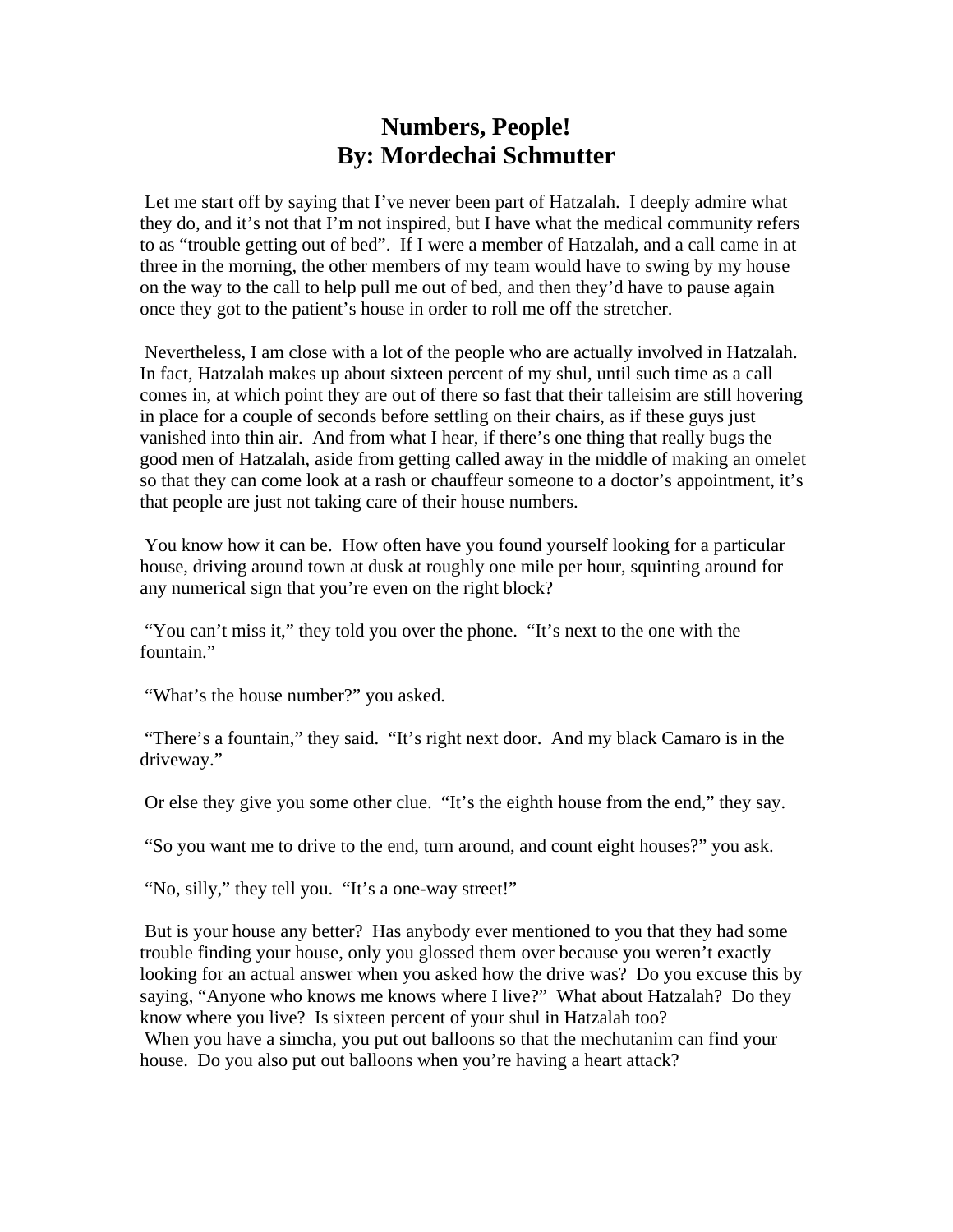"But I don't plan to have a heart attack," you might be saying to yourself. "I take good care of my body. I gave up fried foods, and trans fats, and soda, and carbs, and sautéed foods, and anything else that tastes halfway decent, and I have a treadmill buried under that big pile of clothes somewhere, and no one ever jumps out of closets and yells, "Boo!" at me and almost gives me a heart attack. And I never get into accidents either, because I don't leave roller skates on the stairs, and I keep my pot handles pointed at the inside of my cabinets, and I wear a seat belt and a bike helmet, often at the same time. Plus, I'm going to live forever."

 To that we say: We hope you're right (although we don't want to eat at your house on Shabbos). But if anyone else on your block requires the services of Hatzalah, from, say, trying to avoid you on the street and running into a mailbox, then don't you think that Hatzalah will find this guy faster if everyone on your block had a visible house number? Probably not, because he's laying right there in the middle of the sidewalk. But you see our point.

 And then there are the people who think they have adequate house numbers, and can't imagine why they have to peer out their window every other morning to see their carpool honking in front of someone else's house. If you are one of these people, you have to ask yourself: Are your numbers big enough? Are they blocked from certain angles by tree branches, or shadows, or tall grass, or that big honking SUV that has been squatting in front of your house ever since you moved in? Do you have black numbers on a navy blue house? Do you have numbers on your front door, so that they disappear when you open it? Do you have numbers on your back door, because that's the one you always use? Do you have your numbers on your garbage can, and if so, are you always aware of when they're rolling down the block?

 And what kind of print do you have? Do you have the kind where the number one looks like a seven, and the six looks like an eight, and the two looks like a script "Q"? And speaking of script, are your numbers written in script? Why? Do you think it makes you look educated, so that people will say, "Wow, he actually went to Third grade"? Hatzalah is supposed to be able to read your numbers in their sleep, but it takes actual brainpower to read words. Imagine if your alarm clock said "six thirty-two" in script. You would never get out of bed. In fact, just look at the Ancient Romans. They all though it was a great idea to put up Roman Numerals on their houses, until the time came when EMS found themselves zooming around town on their little rickshaws, trying to remember which number "L" stood for. This could be why we tend to see so few Romans around today.

 Here's a good way to tell if you need to do something about your house numbers. Stand on the sidewalk in front of your house and make sure that you can see your numbers. Can you see them? Good. Now back up a couple of steps until you're almost in the street and try again. Can you still see them? Keep backing up until you're standing smack dab in the middle of the street. Do you see all of the cars swerving to avoid hitting you? At this rate, you should definitely do something about your house numbers.